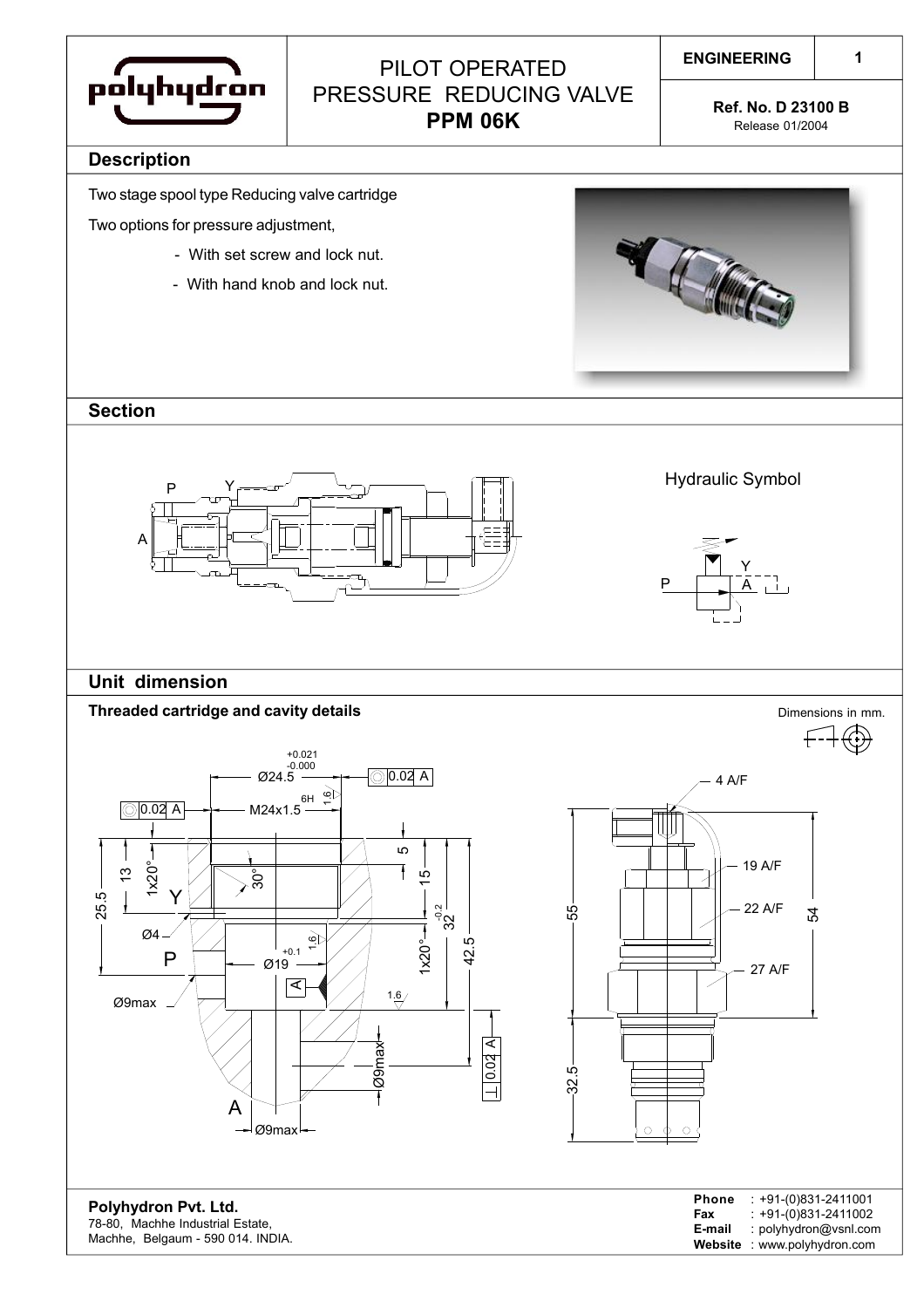

# PILOT OPERATED PRESSURE REDUCING VALVE **PPM 06K Ref. No. D 23100 B**

# **Technical specification**

|                                | Pilot Operated Spool Type             |
|--------------------------------|---------------------------------------|
|                                | Threaded Cartridge, Factory standard. |
|                                | Optional                              |
|                                | From port P to A                      |
|                                | For port P  315 bar                   |
|                                | For port A  200 bar                   |
|                                | For port Y  1 bar                     |
|                                | Mineral oil                           |
|                                | 10 Cst to 380 Cst.                    |
|                                | $-20$ °C to +100 °C.                  |
| Fluid cleanliness requirement  | As per ISO 16/13                      |
| Maximum flow handling capacity | 30 lpm                                |
|                                | 0.2 kg.                               |

#### **Ordering code**